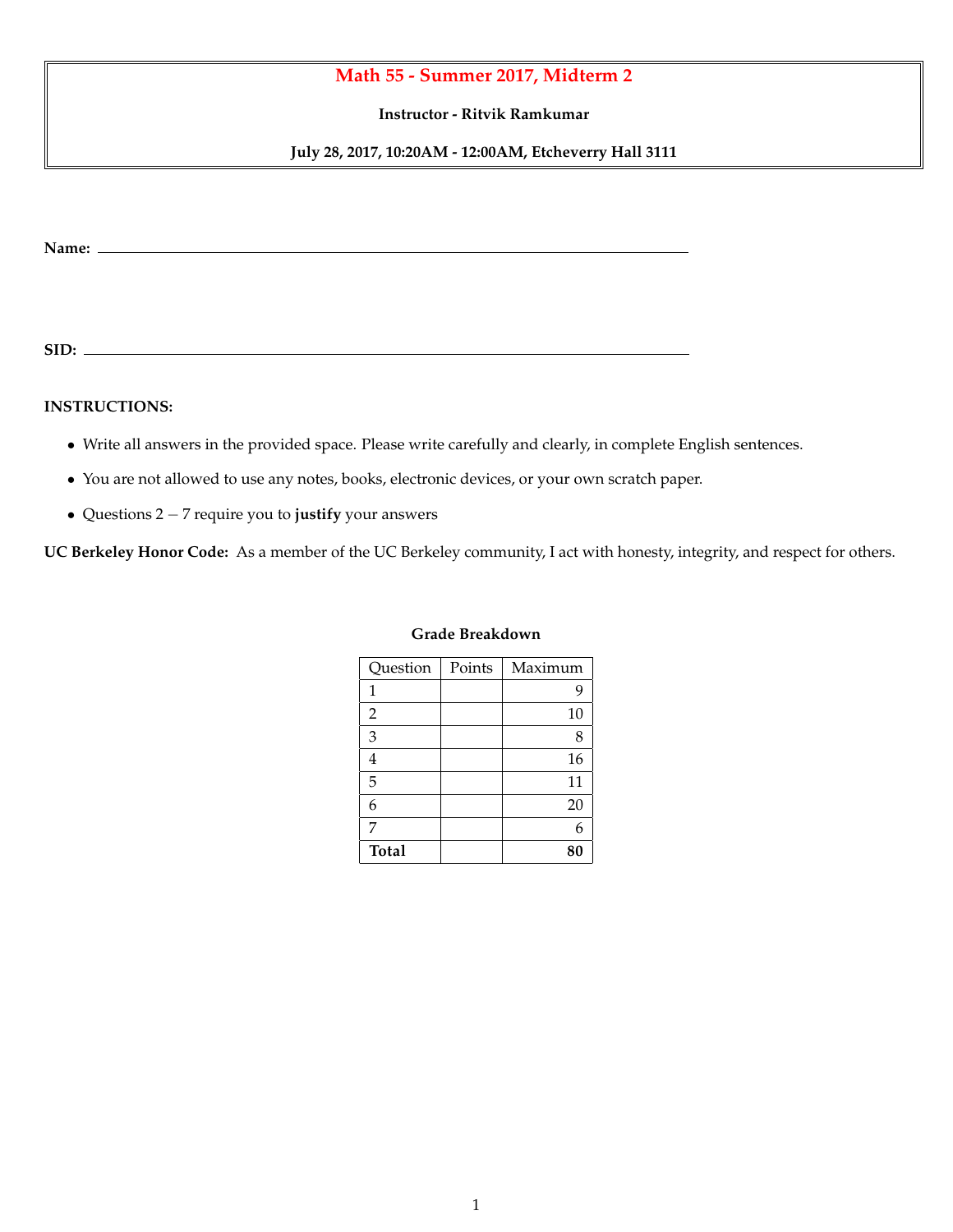- **1** State whether each of the following statements are True or False. There is no need to provide an explanation, and no credit will be given for explanations!
- **a** (**3 points**) Assume a positive integer from 1 to 100 is chosen at random. The probability that it's divisible by 3 is the same as the probability that it's divisible by 5.

**b** (**3** points) Suppose that *E* and *F* are events in a probability space such that  $p(E) = 0.8$  and  $p(F) = 0.5$ . Then we have  $p(E \cap F) \geq 0.3$ .

**c** (**3 points**) If *E* and *F* are independent events in a probability space, then *E* and *F* are independent.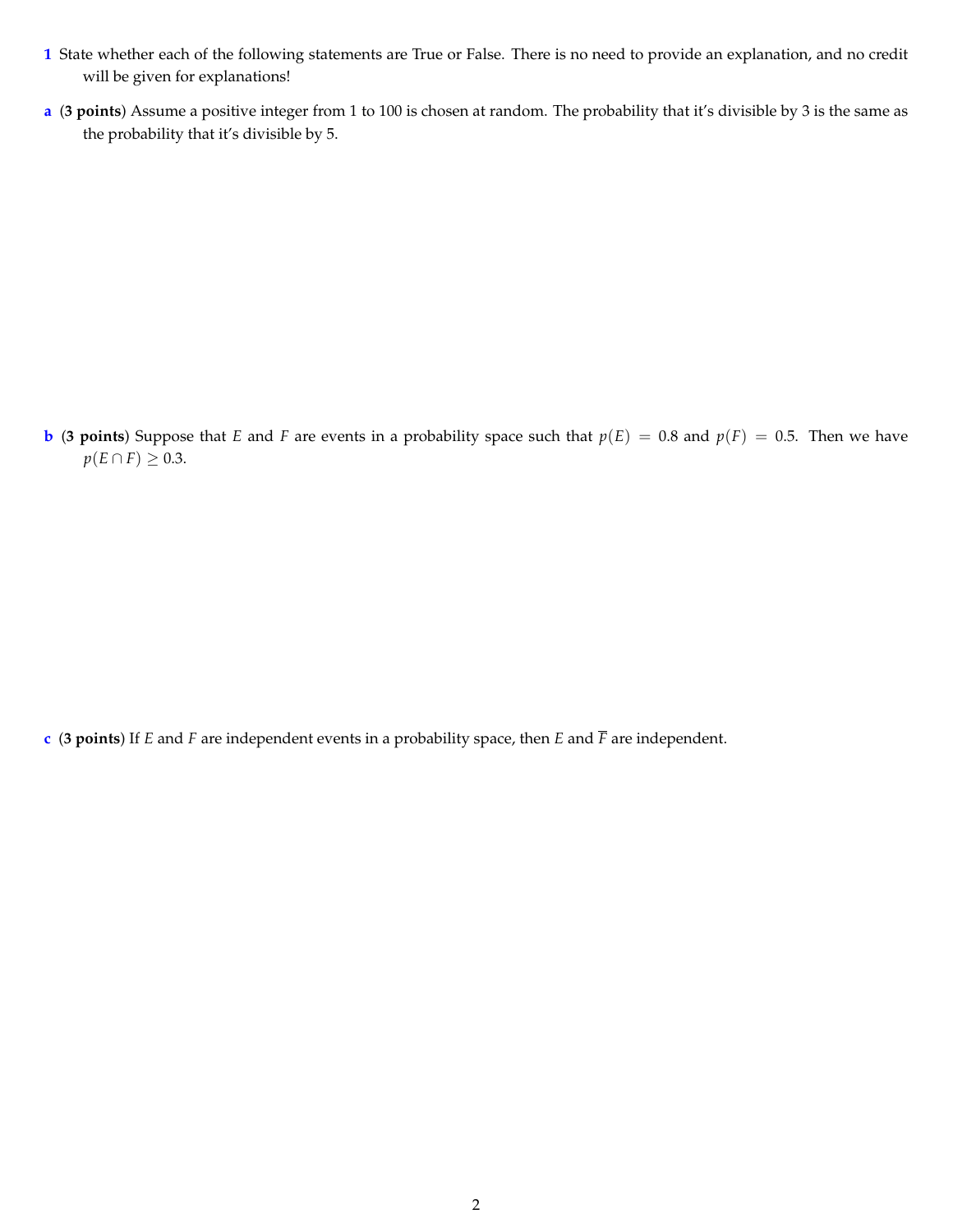**2a** (**5 points**) Show that if five integers are selected from the first eight positive integers, there must be a pair of these integers with a sum equal to 9.

**2b** (**5 points**) For any non-negative integer *n* prove the following identity,

$$
\sum_{k=0}^{n} \binom{n}{k}^2 = \binom{2n}{n}.
$$

[Hint: An algebraic solution is to write  $(1 + x)^{2n}$  in two different ways and compare terms]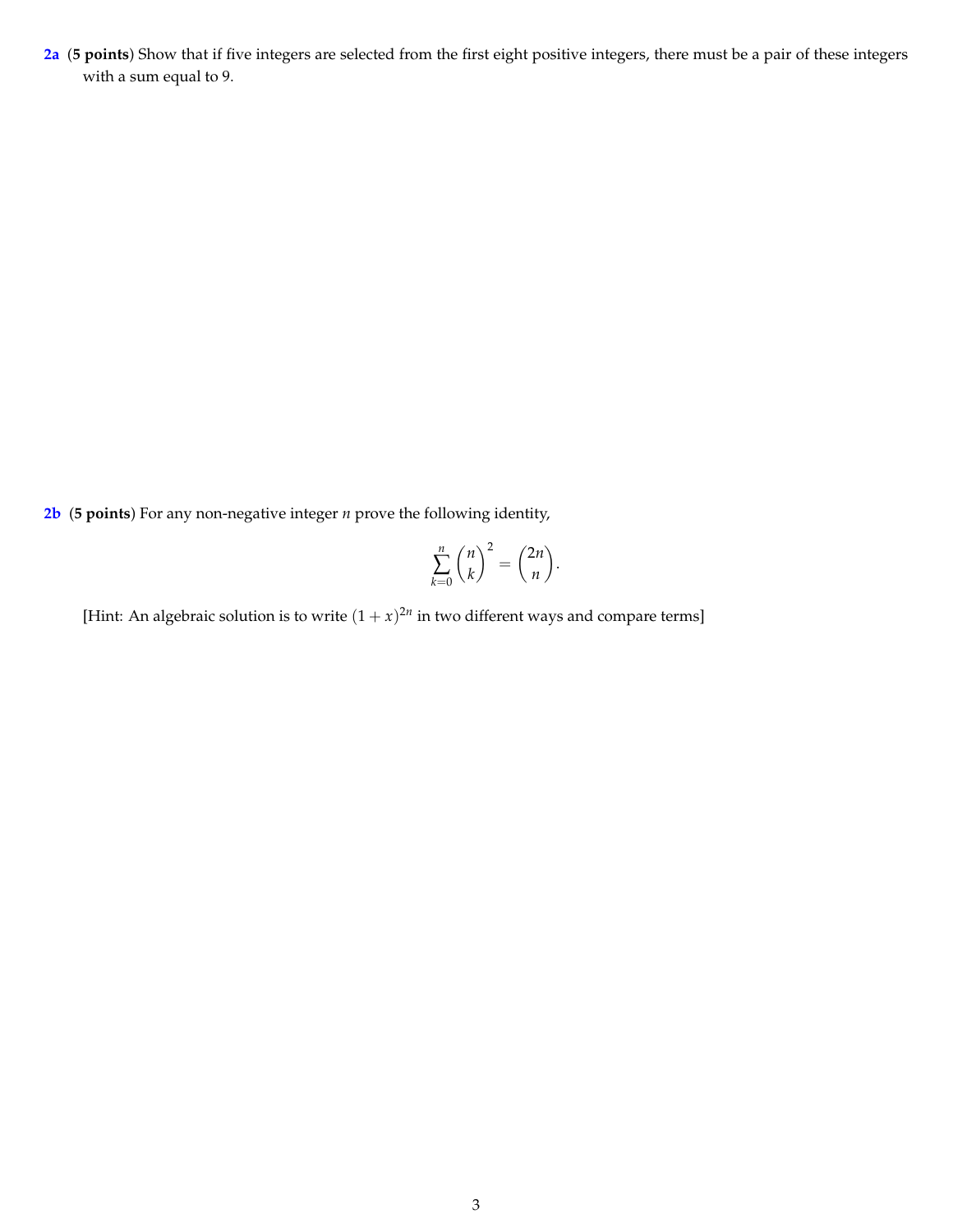- **3**
- **a** (**5 points**) For any positive integer *n* prove that,

$$
\sum_{k=1}^n \frac{1}{\sqrt{k}} \ge \sqrt{n}.
$$

**b** (**3 points**) For any positive integer *n*, prove that

$$
1+2+\cdots+n=\frac{n(n+1)}{2}.
$$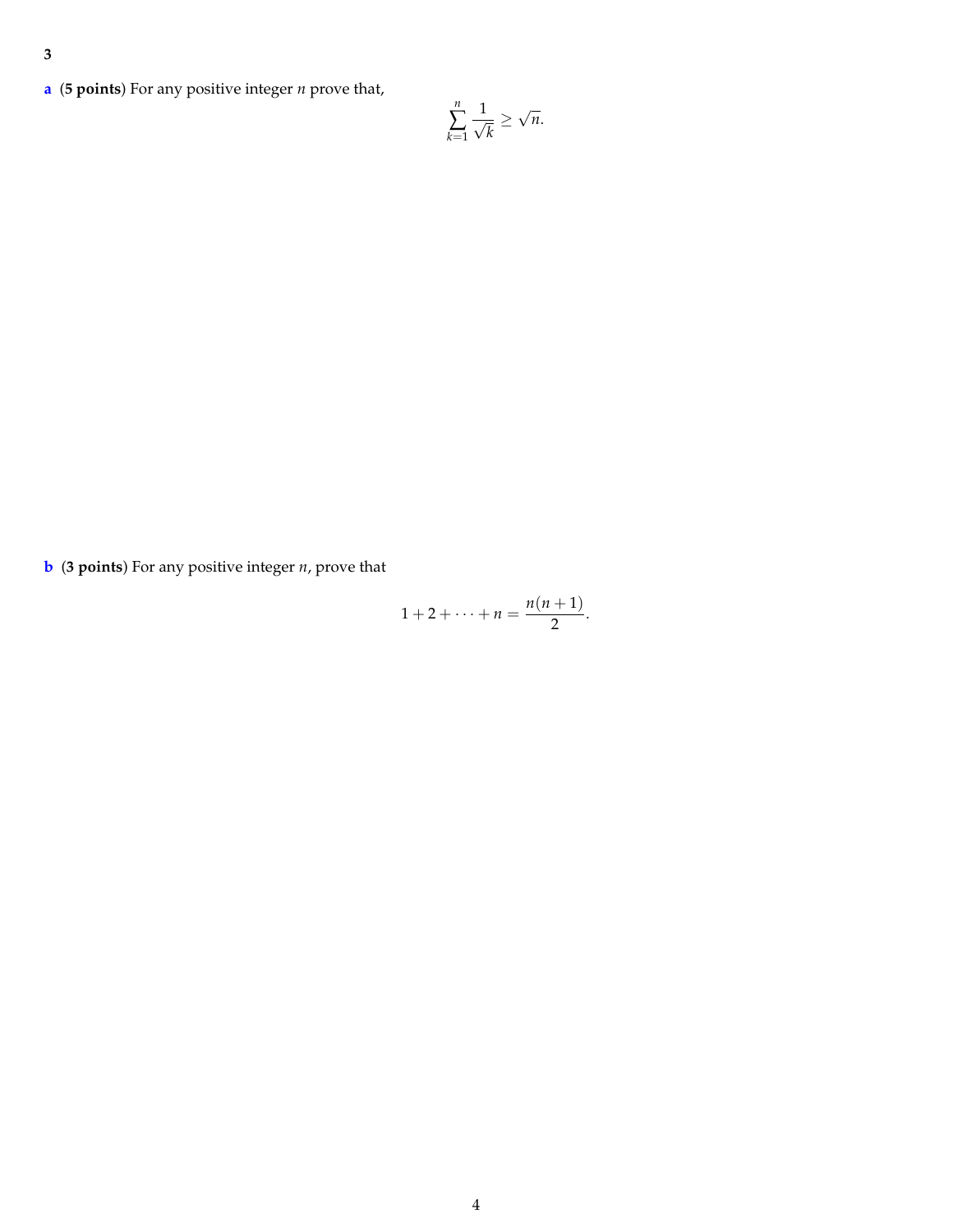**4** Consider  $S = \{1, \ldots, n\}$  with the uniform distribution. Let *X* be the random variable satisfying  $X(i) = i$  for all  $i \in S$ .

**a** (**2 points**) Find a closed form for *E*(*X*).

**b** (**2 points**) Using the definition of expected value, prove that  $E((X + 1)^3) - E(X^3) = n^2 + 3n + 3$ .

**c** (**2 points**) Prove that  $E((X + 1)^3 - X^3) = 3E(X^2) + 3E(X) + 1$ .

**d** (**2 points**) By using part b and part c, find a closed form for the sum.  $1^2 + 2^2 + \cdots + n^2$ .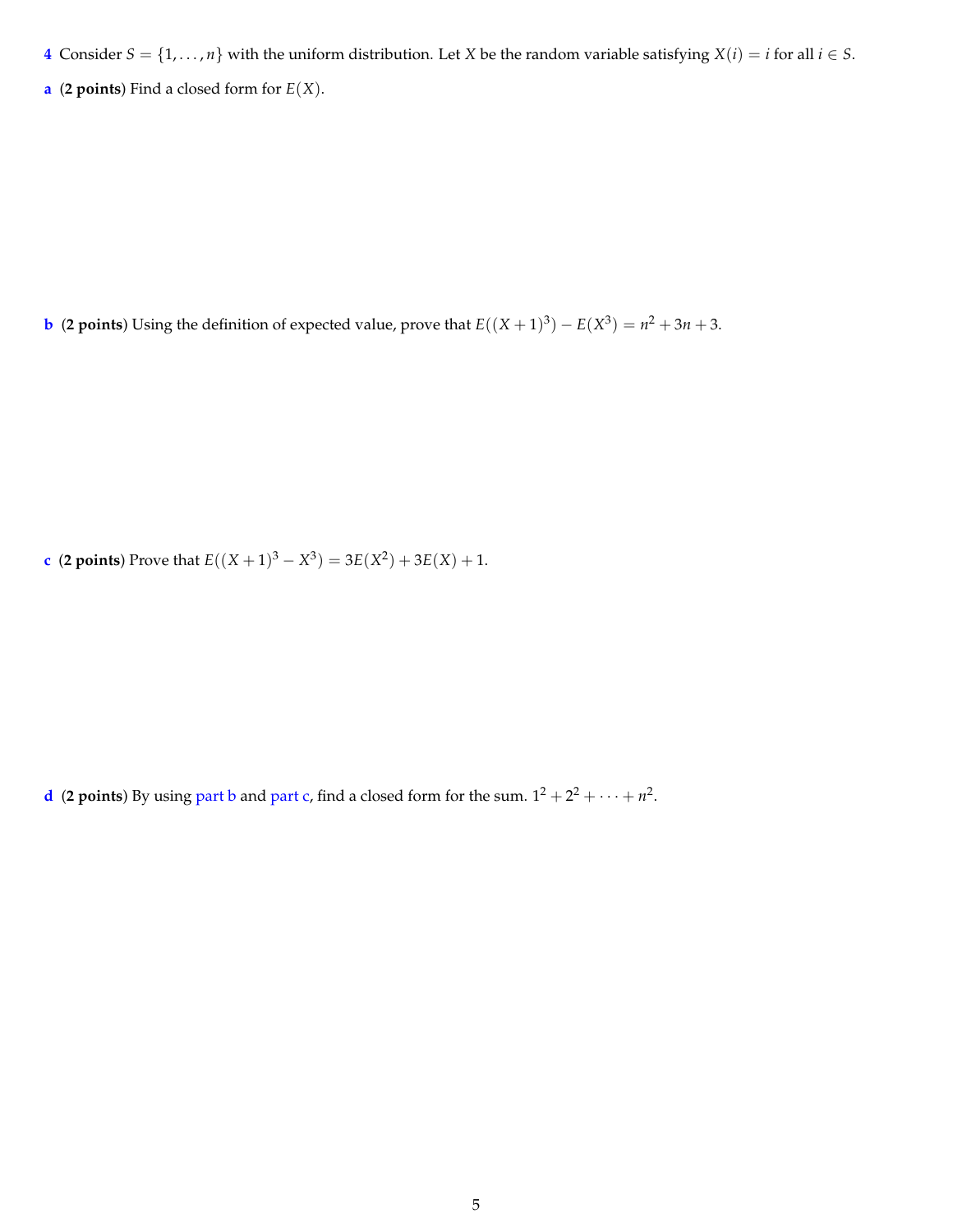**e** (**5** points) Generalize the idea of part b to higher powers to find a recurrence relation for  $E(x^k)$  i.e. find integers  $c_i \in \mathbb{Z}$  such that  $E(X^k) = c_0 + c_1 E(X) + \cdots + c_{k-1} E(X^{k-1}).$ 

**f** (**3 points**) Finally using part d, find a closed form expression for the following sum,

 $1^5 + 2^5 + 3^5 + 4^5 + \cdots + n^5$ .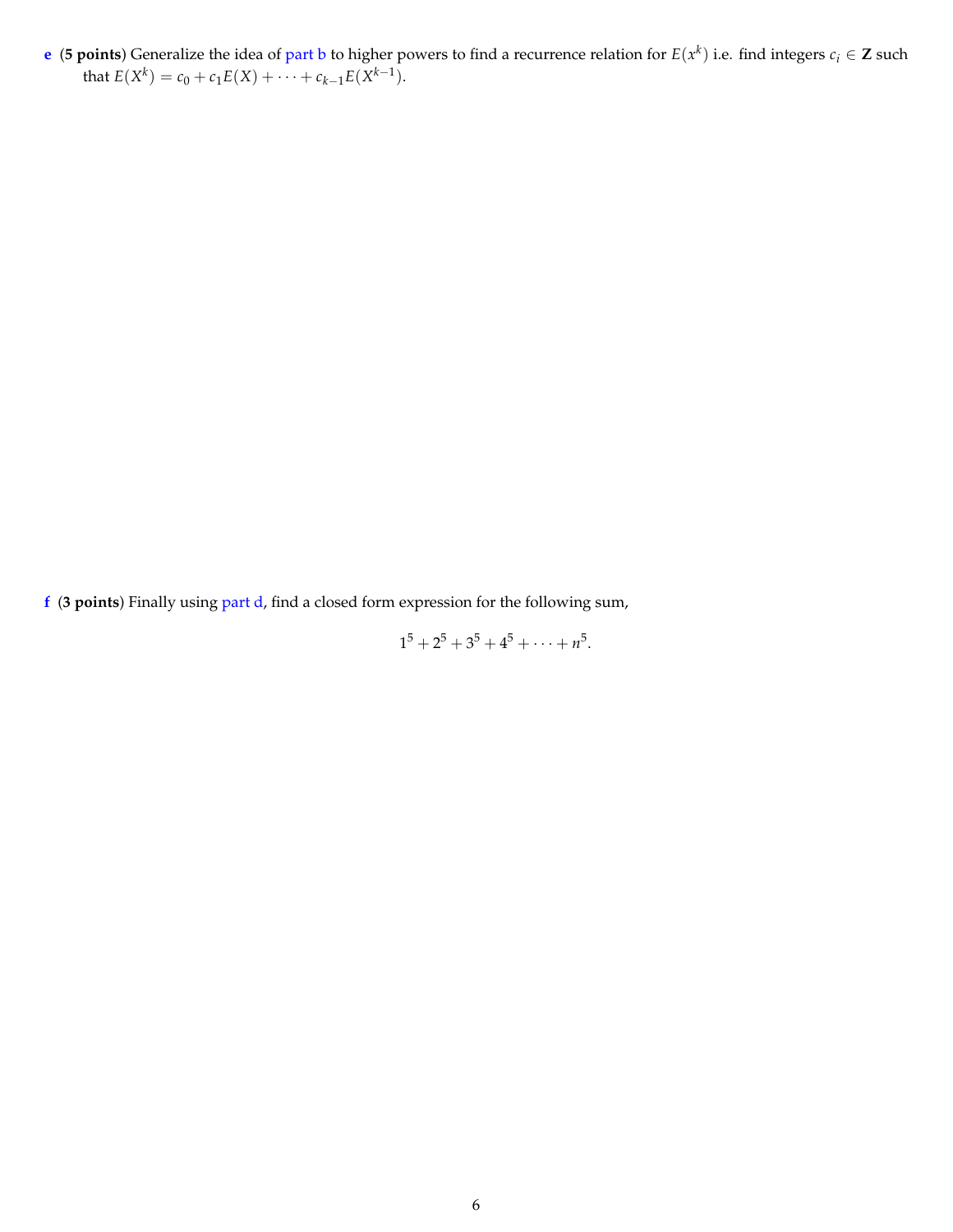**5a** (4 points) Consider the linear recurrence relation,  $a_n = 2a_{n-1} + 3a_{n-2}$  for  $n \ge 2$  and  $a_0 = 0$ ,  $a_1 = 4$ . Find a closed form expression for *an*.

**b** (**3 points**) Let *Sn* denote the number of binary strings of length *n* that do not contain consecutive 1's. For example, 0110 is a string of length four that is **NOT** allowed. Compute *S*0, *S*1, *S*2, *S*<sup>3</sup> and *S*4.

**c** (**4 points**) Find a recurrence relations for *Sn*. Justify your answer (you don't need to solve the recurrence!)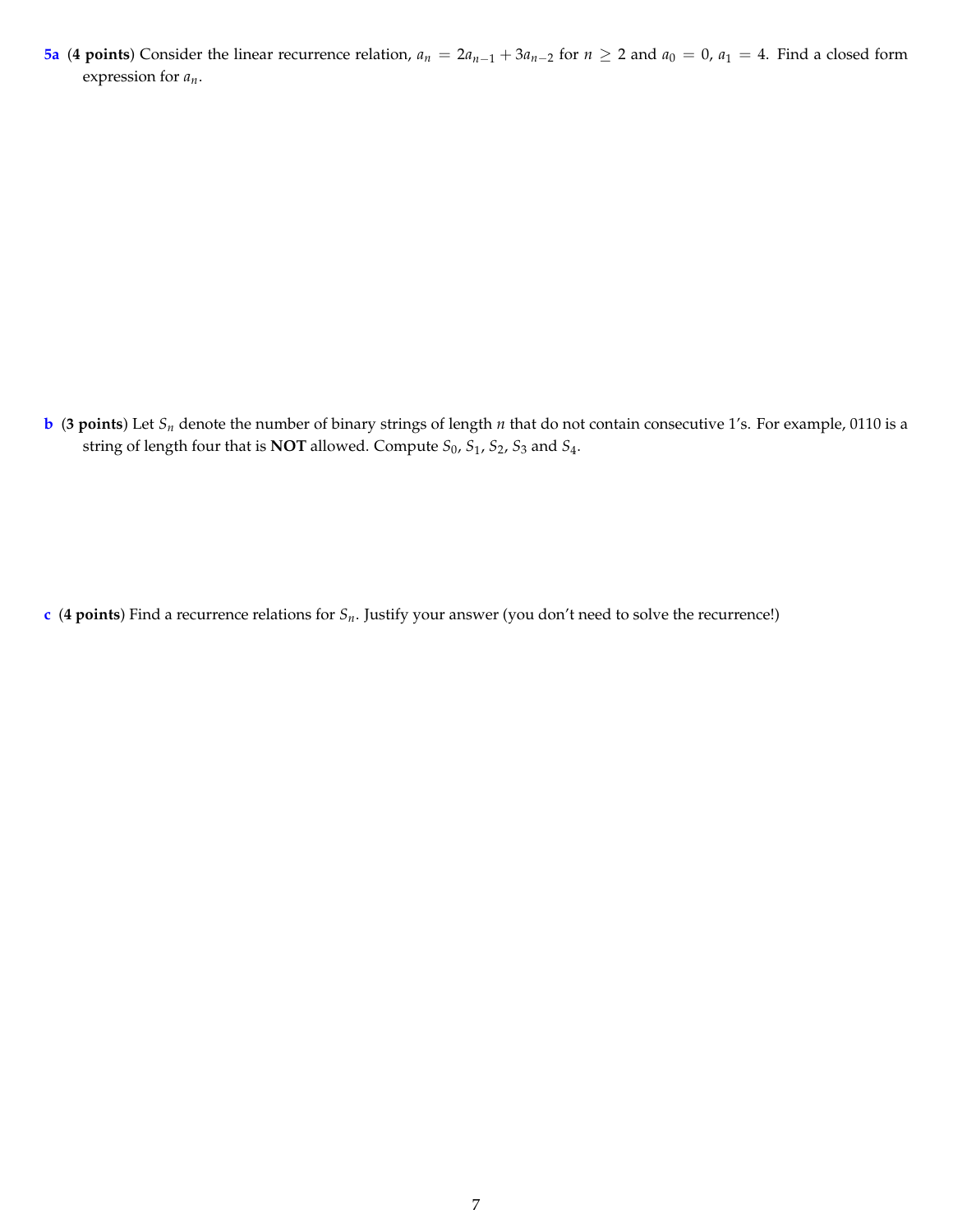- **6** Here are a series of questions that describe the daily life of a certain Calculus 2 instructor.
- **a** (**3 points**) She gave a midterm to 33 students and she needs to assign a grade of *A*,*B*, *C*, *D* or *F* to each student. How many ways are there to assign grades to students, assuming that the students are all distinct.

**b** (**3 points**) The instructor decides to assign only an *A*, *B* or *C* as she doesn't like low grades. To be fair she gives eleven *A*'s, eleven *B*'s and eleven *C*'s. How many ways are there to do this, still assuming the students are distinct.

**c** (**5 points**) She just finished grading the final exam. She has ten students who she needs to assign a pass or fail to. Unfortunately for the students she's very angry and has decided to fail **seven** of the students. She also decides to flip a coin to assign grades. In particular, she will assign a pass to the student if the coin comes up heads and a fail if the coin comes up tails. However the other instructors feel bad and give her a weighted coin that comes up heads  $\frac{2}{3}$  of the time and tails the other times. She will only stop tossing the coin once seven students have been failed. Assuming the students are indistinguishable (she's really angry!), what is the expected number of coin tosses? (You don't need to simplify the sum)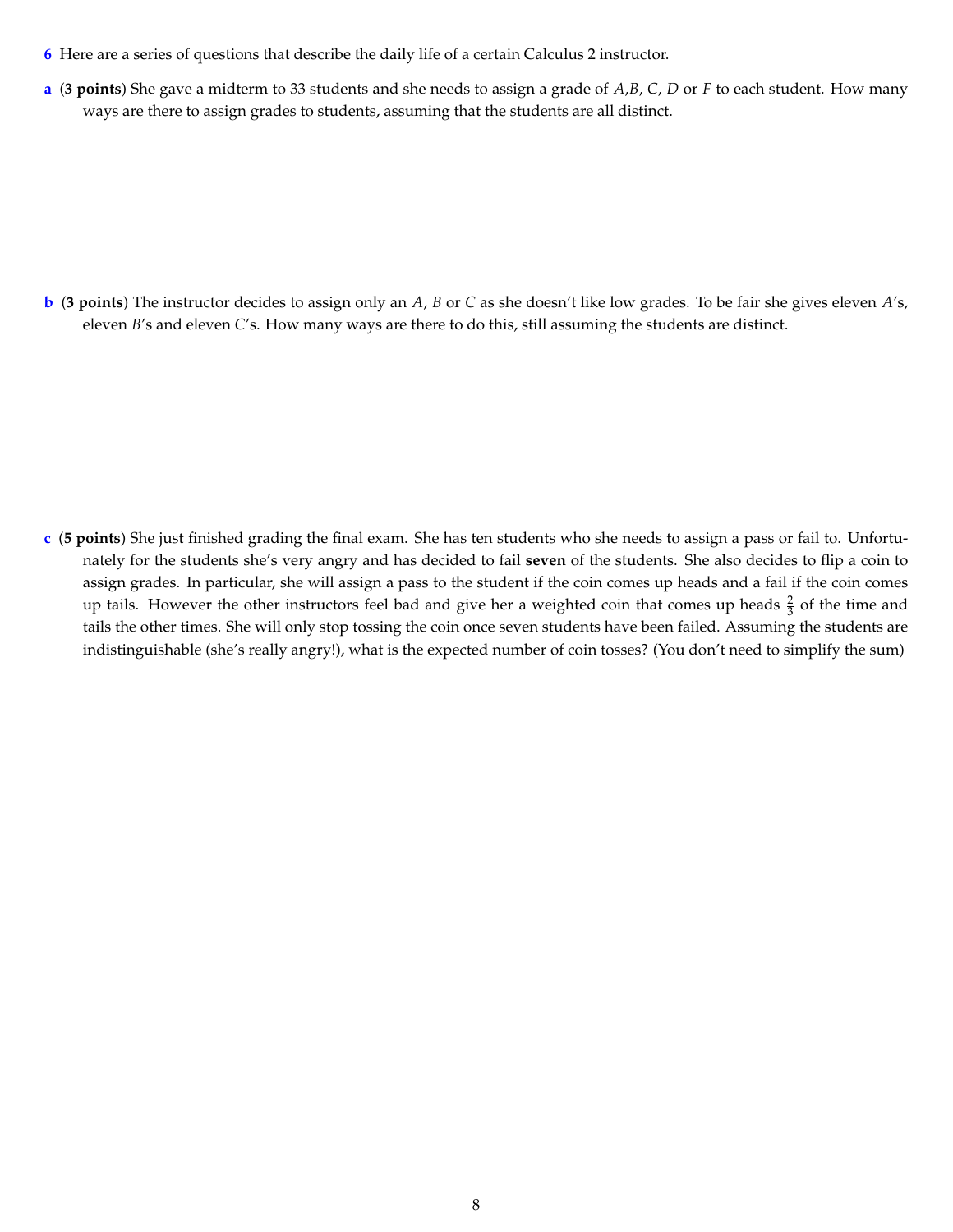**d** (**5 points**) Sometime before the instructor graded her second midterm, she tried to convince me to write my midterm; you can blame her for this midterm. The probability that she tells me to write is  $\frac{1}{4}$ . The probability that I write my midterm if she told me to write it is  $\frac{3}{4}$ . The probability that I don't write my midterm is  $\frac{1}{10}$ . What's the probability that she didn't tell me to write given that I have written the midterm.

**e** (**4 points**) For any positive integers  $n, r \ge 0$ , give a combinatorial proof of the identity

$$
\sum_{k=0}^r \binom{n+k}{k} = \binom{n+r+1}{r}.
$$

[Hint: The right hand side is the number of ways to put  $n + 1$  indistinguishable balls into  $r + 1$  distinguishable boxes. Count this in another way]